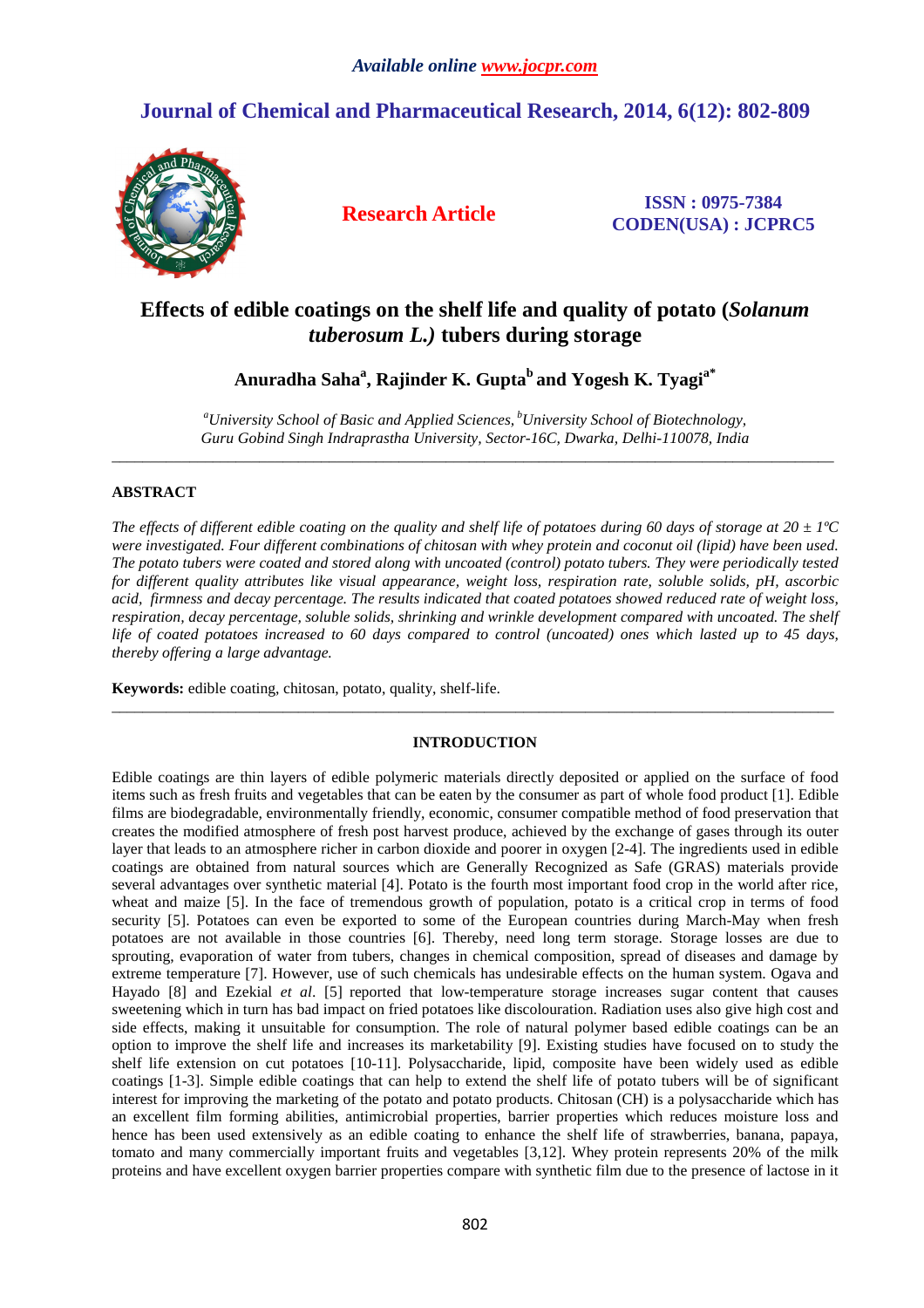[11]. Milk protein coatings were reported to effectively delay browning of apple and potato slices [11]. Chitosan and whey based edible coatings have been reported to prolong the shelf life of strawberries [13-14]. Coconut oil, which contains lauric acid adds antimicrobial property to the coatings and impart moisture barrier to the hydrophilic coatings [15]. Glycerol, a plasticizer imparts flexibility to improve the mechanical properties of the film [16-17]. Although these components have been extensively used as edible coatings on various fruits and vegetables, however, to the best of our knowledge, there are no available data regarding the effect of these edible coatings on postharvest quality of potato tubers. Therefore, the aim of present study is to investigate the potential of these edible coatings on the shelf life extension and maintaining the quality of potato tubers during storage.

*\_\_\_\_\_\_\_\_\_\_\_\_\_\_\_\_\_\_\_\_\_\_\_\_\_\_\_\_\_\_\_\_\_\_\_\_\_\_\_\_\_\_\_\_\_\_\_\_\_\_\_\_\_\_\_\_\_\_\_\_\_\_\_\_\_\_\_\_\_\_\_\_\_\_\_\_\_\_*

# **EXPERIMENTAL SECTION**

### **2. Materials and Method**s:

#### **2.1 Plant material**

Uniform, homogenous potatoes free from any bruises, rot, wound, holes, stem, were received from the farm and brought directly to the research laboratory for experimental study.

## **2.2 Chemicals**

High molecular weight chitosan (deacetylation degree: 75%) was obtained from Himedia (India). Food grade whey protein concentrate was obtained as a gift sample from Mahan protein Ltd. Delhi. All other reagents and chemicals were of analytical grade and procured from Himedia and SRL (India).

#### **2.3 Preparation of coating solutions**

CH (0.5%, w/v) was prepared by solubilising 0.5 g of CH in 100ml distilled water containing 0.5 ml (v/v) of glacial acetic acid as a medium to dissolve CH at room temperature. Glycerol (0.3%) was added as plasticizer to improve the flexibility of coating solutions and thoroughly stirred by a magnetic stirrer (Model: Tarson spinnot) for 6 h at room temperature constantly to achieve complete dispersion [18]. The pH of the solution was adjusted to 5.6 with NaOH (1N) and 0.1 ml of tween-80 was added as an emulsifier [18]. CH solution in combination with lipid was prepared by adding coconut oil (0.1ml) to the above dispersion and mixed. In order to prepare composite solutions, 5 g of whey concentrate was dissolved in 100ml distilled water followed by heating at 80°C for 30 minutes for denaturation of whey protein [17] and then it was mixed with the chitosan and lipid (coconut oil) combination solution in another set [19]. The entire composite mixture was then stirred with the help of magnetic stirrer (Model: Tarson spinnot) at room temperature for 6 h.

#### **2.4 Application of coating solutions**

The potato tubers were randomly distributed into five groups and each coating treatment had applied with two replicates. Four groups were respectively assigned to the four coating treatments (T), CH 0.5% (T1), CH 0.5% + coconut oil 0.1% (T2), CH 0.5% + whey protein 5% (T3), CH 0.5% + whey protein 5% + coconut oil 0.1% (T4), while the fifth group contained uncoated (control) potatoes dipped in distilled water designated as (T5). The potatoes were dipped into the above different coating treatments for 5 minutes and residual solution was allowed to drip off. After treatments, potatoes were air dried to remove any surface moisture for 1 h. Both coated and uncoated potatoes were stored at  $20 \pm 1$ °C and 75-80% R.H. for 60 days. The stored samples were then subjected to the following physicochemical analysis at the beginning of the experiment and after 7, 14, 30, 45, 60 days of storage in the laboratory.

## **2.5 Physicochemical analysis**:

# **2.5.1 Physiological weight loss**

The initial weight of potato (0 day) was taken before applying the treatment and then at the end of each storage period  $(7<sup>th</sup>$  day). The difference between the initial and final weight of potato tuber was considered as a total physiological weight loss at each storage interval and calculated as a percentage loss in weight based on initial weight [20].

## **2.5.2 Decay percentage**

The rotting or decay of the stored tubers was examined by their visual appearance. Decayed ones were discarded in each sample set and decay percentage was recorded during the entire storage period.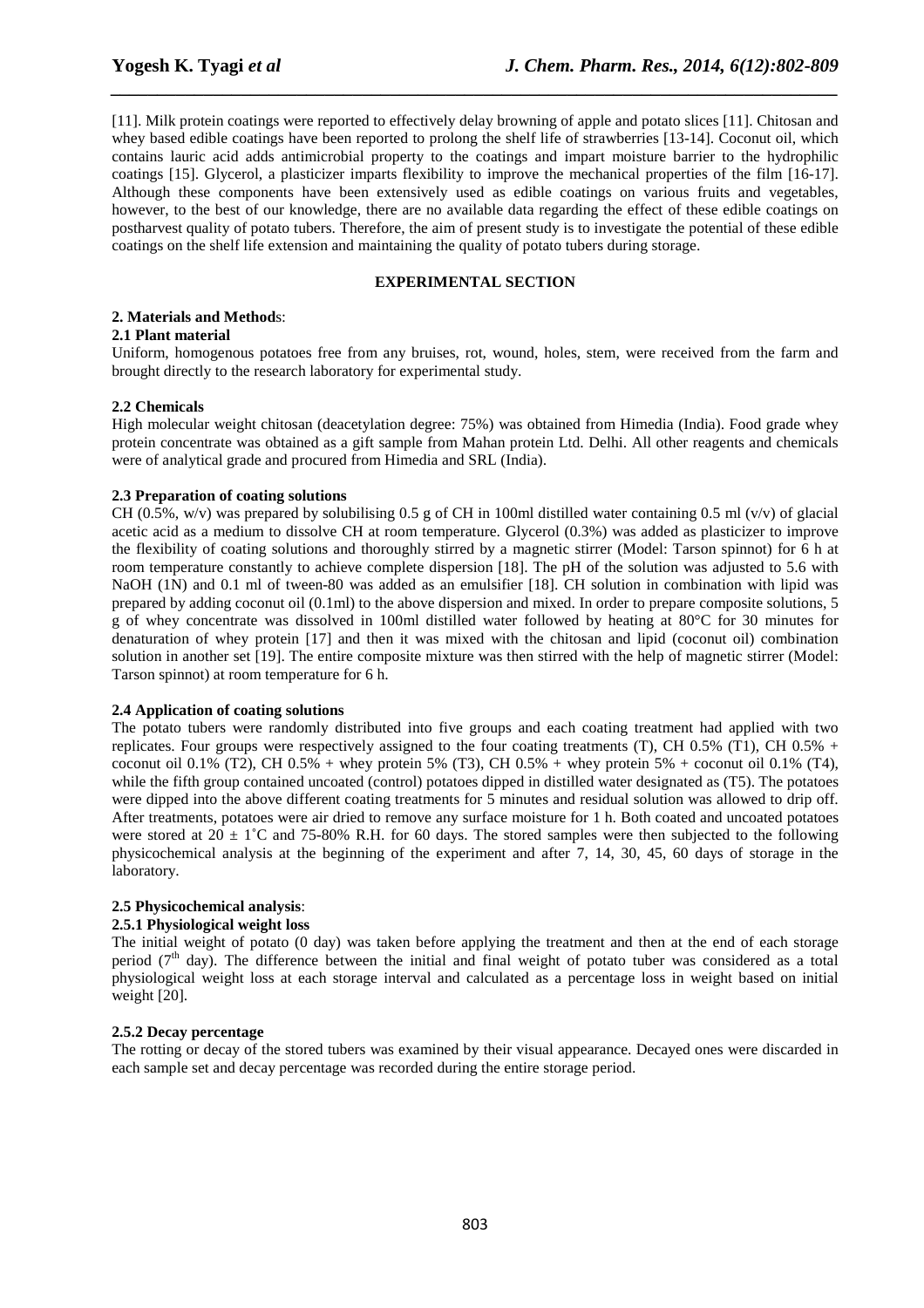# **2.5.3 Shelf life**

The shelf life of the tubers was calculated by counting the days till they were visually and commercially acceptable for marketing.

*\_\_\_\_\_\_\_\_\_\_\_\_\_\_\_\_\_\_\_\_\_\_\_\_\_\_\_\_\_\_\_\_\_\_\_\_\_\_\_\_\_\_\_\_\_\_\_\_\_\_\_\_\_\_\_\_\_\_\_\_\_\_\_\_\_\_\_\_\_\_\_\_\_\_\_\_\_\_*

# **2.5.4 Total soluble solids (TSS) and pH**

During storage, the soluble solids concentrations were examined. The TSS content of tubers were determined by using a refractometer 0-32 °Brix (Atago, Germany) which was calibrated with distilled water prior to taking readings. A homogenous sample was prepared by crushing the potato tuber and extracting its juice in a blender. The sample was filtered and few drops were taken on the prism of the refractometer. A direct reading was then taken by reading the scale as described in [20]. The pH of the same tuber samples were calculated as per the method reported by [20].

# **2.5.5 Ascorbic acid content**

Ascorbic acid present in control and coated potatoes were determined using the Titrimetric Dye method [21]. The standard ascorbic acid solution was prepared by taking 50mg of ascorbic acid into 50 ml 3% meta-phosphoric acid solution. 5 ml of this solution was taken which then further made up to 50 ml with 3% meta-phosphoric acid solution [21]. Standard dye solution was prepared by adding 50 milligram of the dye (2, 6-dichlorophenol indophenol) to the 28% hot sodium hydrogen carbonate solution (150ml) and the volume was made up to 200 ml with distilled water [21]. Potato pulps (5g) were extracted with 50 ml of 3% meta-phosphoric acid using a blender. The mixture was filtered and titrated through a standard dye solution (2, 6-dichlorophenol indo-phenol) to a pink colour that persisted for 15 to 20 seconds. The ascorbic acid content of tuber sample was expressed in mg per 100 g of fresh sample [21].

# **2.5.6 Respiration Rate Measurement**

Respiration rate was measured by auto gas analyzer (checkmate 9900  $O_2/CO_2$ , PBI Dansensor, Denmark). For each analysis, two potatoes were placed in 500ml container hermetically sealed with a silicone rubber septum for 2 hr. After specified time, the head-space gas particularly  $CO<sub>2</sub>$  was sucked through a hypodermic hollow needle and the respiration rate was measured. Results were expressed in millilitres of CO<sub>2</sub> released per kg of commodity per hour  $\overline{\text{m}}$  CO<sub>2</sub>/kg /h).

## **2.5.7 Firmness Measurement**

Firmness values at peak force of both coated and uncoated tubers in replicates were obtained using Texture Analyzer (Model: TA HDi Stable Micro Systems, U.K). The pre-test and post-test speed of 500 N load cell was 5 mm/s and a cylindrical probe diameter size is of 50mm. The compression force on the corresponding tubers were measured at the maximum peak of recorded force and expressed as Newton (N).

## **2.5.8 Statistical analysis**

The experiments were carried out in completely randomized design with two replications. All the analyses were performed in triplicate. The data obtained with respect to different parameters under different treatments during storage were analysed by analysis of variance (ANOVA) with treatment and storage time as sources of variation. Mean comparisons among the treatments and storage time were conducted using Tukey's test at 5% level of significance ( $p < 0.05$ ).

#### **RESULTS AND DISCUSSION**

# **3.1 Effect on Weight Loss**

Figure 1 shows the change in weight loss percentage of coated and uncoated potato tubers during the 60 days storage period. The application of coating treatments caused significant reduction  $(p<0.05)$  in weight loss as compared with the control samples. The control samples had significantly  $(p<0.05)$  higher weight loss percentage (11.25%) after 45 days of storage. The application of T3 (chitosan and whey protein) coating on the potato was observed to prevent weight loss more than that of other tested coating treatments (9.99%) while the T1 (chitosan coating) was less effective in reducing weight loss (10.95%) throughout the storage period. The weight loss in potatoes might be due to water loss by transpiration and other physiological mechanism, the substrate loss by respiration [22]. The less decrease in weight loss of coated ones was due to the effects of these coatings to form a semi-permeable barrier against gases like oxygen, carbon dioxide, moisture and other solute movement due to which it reduces respiration, moisture loss and oxidation [10]. The obtained results were also in conformity with the findings of Sheikh *et al.* [12] who reported that chitosan in combination with protein and polysaccharide was very effective in reducing the respiration rate and inhibiting water loss. It provides an addition barrier against diffusion through stomata. T3 (chitosan and whey protein) and T4 (composite) was more effective in forming a physical barrier to moisture loss and therefore retarding dehydration, membrane permeability and senescence.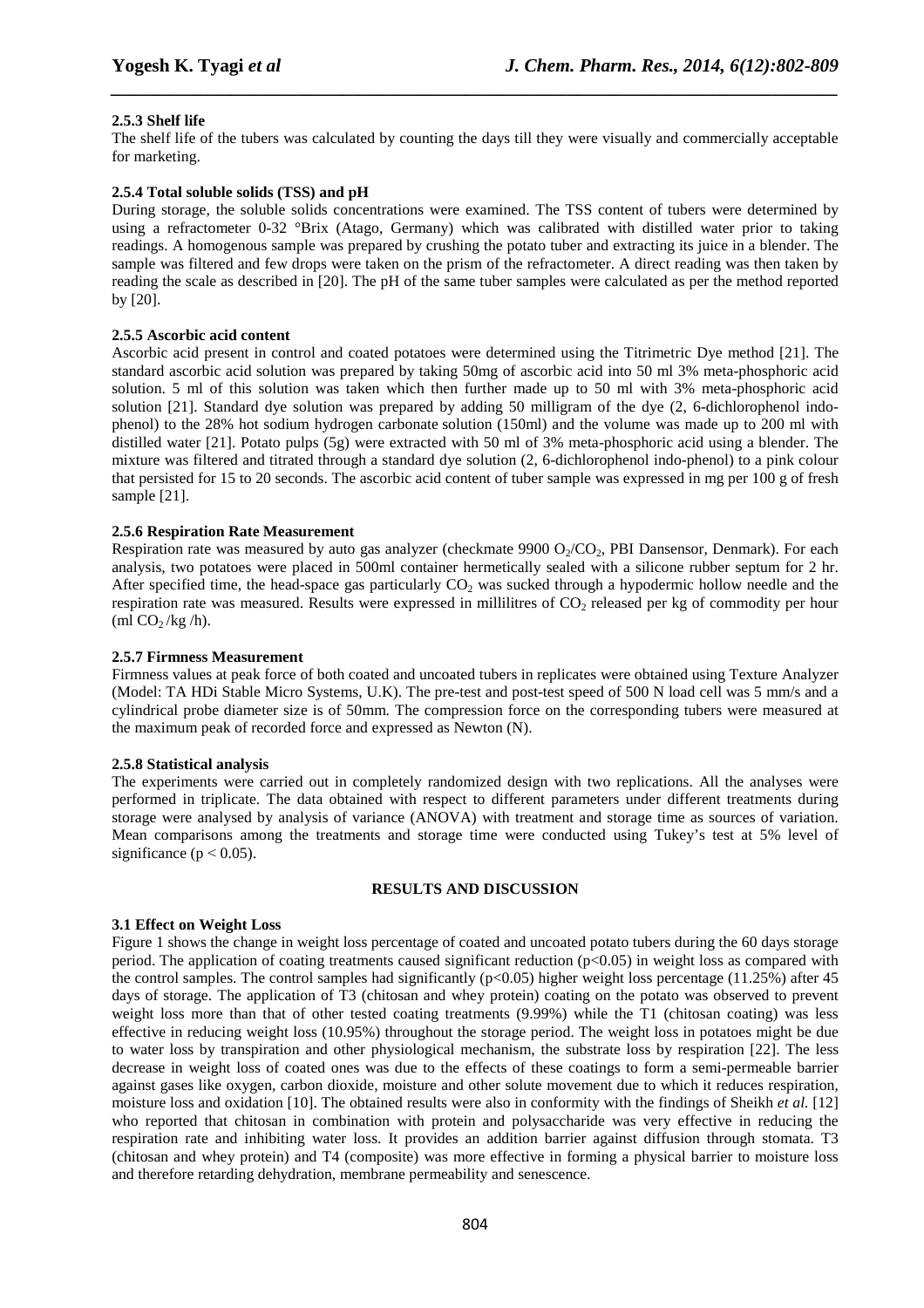

*\_\_\_\_\_\_\_\_\_\_\_\_\_\_\_\_\_\_\_\_\_\_\_\_\_\_\_\_\_\_\_\_\_\_\_\_\_\_\_\_\_\_\_\_\_\_\_\_\_\_\_\_\_\_\_\_\_\_\_\_\_\_\_\_\_\_\_\_\_\_\_\_\_\_\_\_\_\_*

**Fig. 1 Effect of edible coatings on weight loss percentage of both coated and uncoated potato tubers during 60 days of storage at 20±1°C**  *(where T1= CH 0.5%, T2= CH 0.5% + coconut oil 0.1%, T3= CH 0.5% + whey protein 5%, T4= CH 0.5% + whey protein 5% + coconut oil 0.1%, while the fifth group, T5 contained uncoated (control) potato tubers dipped in distilled water. CH= chitosan)* 

#### **3.2 Effect on decay percentage**

Data presented in Table 1 indicates the change in decay percentage values of coated and uncoated potatoes during the storage period. These coatings significantly  $(p<0.05)$  reduced the decay percentage as compared to that of control sample during the storage period. Between all the present treatments, T3 and T4 were more effective in controlling the decay percentage (15% and 20% respectively) than control (80%). Chitosan in combination with protein shows less decay at the end of storage period which is inconsistent with the antifungal properties of chitosan against several postharvest pathogens. El-Ghaouth *et al.* [23] suggested that chitosan induces chitinase, an enzyme which catalyzes the hydrolysis of chitin, a common component of fungal cell walls thereby preventing the growth of fungi on the surface of the commodity. The outcome indicated that among the tested treatments, T2 has relatively more decay percentage compared to T1, T3 and T4.

|  | Table 1: Effect of edible coatings on decay percentage of both coated and uncoated potato tubers during 60 days of storage at 20±1°C |
|--|--------------------------------------------------------------------------------------------------------------------------------------|
|  |                                                                                                                                      |
|  |                                                                                                                                      |

| Decay percentage (%)  | Treatments |                |    |    |                |
|-----------------------|------------|----------------|----|----|----------------|
| Storage period (days) | T1         | T <sub>2</sub> | T3 | T4 | T <sub>5</sub> |
|                       |            |                |    |    |                |
|                       |            |                |    |    | 10             |
| 30                    |            | 10             |    |    | 40             |
| 45                    | 10         | 15             | 10 | 10 | 50             |
|                       | 25         | 30             | 15 | 20 | 80             |

*(where, T1= CH 0.5% , T2= CH 0.5% + coconut oil 0.1%, T3= CH 0.5% + whey protein 5%, T4= CH 0.5% + whey protein 5% + coconut oil 0.1%, while the fifth group, T5= uncoated (control) potato tubers dipped in distilled water. CH= chitosan).* 

#### **3.3 Effect on Shelf life**

The shelf life of potato tuber has been extended significantly with these tested treatments. The potato tuber treated with T3 and T4 were found to extend their shelf life to 60 days as compared to control tubers (45 days). The T3 (chitosan and whey protein treated) tubers exhibited longer shelf life and reduced spoilage followed by T4 (composite) and then T2 (chitosan) and T3 (chitosan and coconut oil coated). These results also supported the view of Zhang & Quantick [24] who reported that the application of chitosan coating improved the quality and storage life in cherry, raspberries. The positive effect of a chitosan coating on storage life could be due to semi-permeable barrier created by chitosan film, which in turn allows selective exchange of oxygen and carbon dioxide, which controls the senescence of tubers and extend its shelf life [37]. Milk proteins such as whey proteins are good antioxidants and have anti-browning actions [11].

#### **3.4 Effect on Respiration Rate**

Figure 2 shows the effect of edible coatings on the respiration rate of coated and uncoated potato tubers. Respiration rate of stored tubers has been found to increase with the advancement of storage period under all the treatments. The total respiration rate of uncoated potatoes was the higher (13.28  $\pm$  0.21 ml CO<sub>2</sub>/kg/h) at the end of the 45th day, whereas T3 (chitosan and protein coated) was lower (9.28  $\pm$  0.1 ml CO<sub>2</sub>/kg/h) at the end of the 60th day of storage. Chitosan in combination with protein (T3) showed the least increase in respiration rate with good shine and less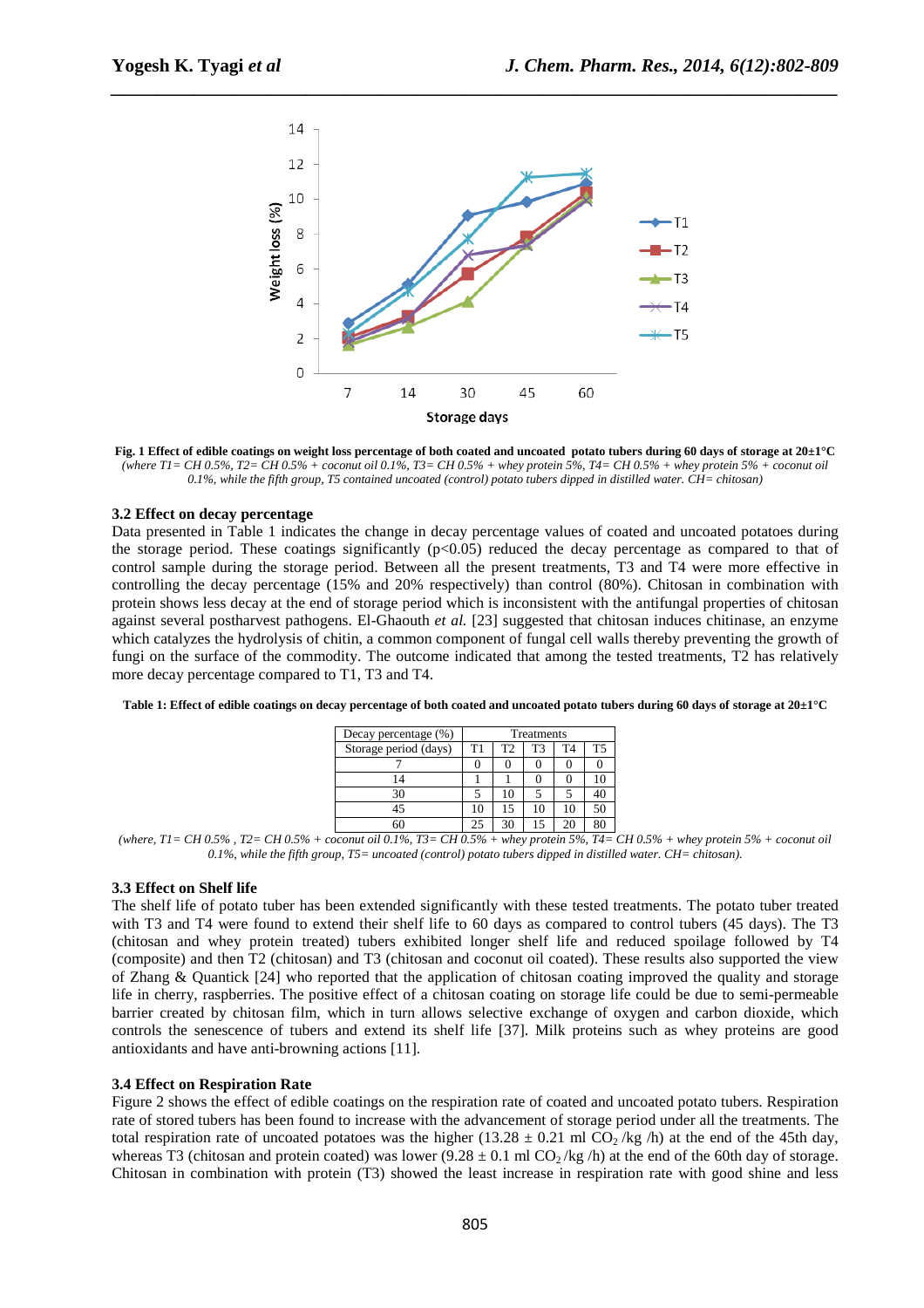wrinkles on the surface of the potato. Overall differences within the treatments were not statistically significant, but between the storage period, the difference was coming out to be statistically significant (p<0.05). Similar results have been reported by Sheikh *et al.* [12] that whey protein can generate films and coatings which bear good oxygen, aroma compound and oil barrier properties, however, they appear to have greater oxygen permeability than other proteins like collagen, soy protein which contributes to shiny, smooth surface of the food besides protecting them from dehydration, aroma loss, moisture migration and physiological ageing. Moreover, these results indicate that coating treatment generates a semi-permeable barrier which modifies the levels of endogenous respiratory gases that delays the senescence and increase the storage life of potatoes. Lowering of the respiration rate as a result of polysaccharide based coating has also been reported for mango cultivars [10, 19]. Hence, it has been seen that edible coatings could have a dual effect of allowing the lower amount of oxygen which reduces the rate of oxidation, the activity of browning causing enzymes as well as restricting the amount of respiratory gases released, both causing beneficial effects on physiological changes of the tuber with ageing. High concentration of carbon dioxide in the internal atmosphere of the commodity reduces respiration rate as a result of coating [25]. Baldwin's result also reported that polysaccharide based coatings are less permeable to respiratory gases [10].

*\_\_\_\_\_\_\_\_\_\_\_\_\_\_\_\_\_\_\_\_\_\_\_\_\_\_\_\_\_\_\_\_\_\_\_\_\_\_\_\_\_\_\_\_\_\_\_\_\_\_\_\_\_\_\_\_\_\_\_\_\_\_\_\_\_\_\_\_\_\_\_\_\_\_\_\_\_\_*



**Fig. 2 Effect of edible coatings on respiratory rate of both coated and uncoated potato tubers during 60 days of storage at 20±1°C**  *(where, T1= CH 0.5%, T2= CH 0.5% + coconut oil 0.1%, T3= CH 0.5% + whey protein 5%, T4= CH 0.5% + whey protein 5% + coconut oil 0.1%, while the fifth group T5= uncoated (control) potato tubers dipped in distilled water. CH= chitosan)* 

| Days  | T1              | T2               | T3               | T <sub>4</sub>     | T5                 | Mean             |
|-------|-----------------|------------------|------------------|--------------------|--------------------|------------------|
| 07    | 6.7             | 6.3              | 7.1              | 7.2                | 5.2                | $6.5 \pm 0.36a$  |
| 14    | 6.8             | 6.6              | 7.4              | 7.5                | 5.6                | $6.78 \pm 0.34a$ |
| 30    | 6.6             | 6.9              | 7.0              | 7.6                | 7.9                | $7.2 \pm 0.23a$  |
| 45    | 7.0             | 7.1              | 7.5              | 7.8                | 6.8                | $7.24 \pm 0.18a$ |
| 60    | 7.2             | 6.9              | 7.4              | 7.5                | 6.7                | $7.25 \pm 0.13a$ |
| Means | $6.86 \pm 0.1a$ | $6.76 \pm 0.19a$ | $7.28 \pm 0.09a$ | $7.52 \pm 0.09$ ab | $6.37 \pm 0.61$ ac |                  |

**Table 2: Effect of edible coatings on TSS of both coated and uncoated potato tubers during 60 days of storage at 20±1°C** 

*Means followed by different letters show significant difference (p<0.05; Tukey's test) among the treatments and storage days and means with the same letters within columns are not significantly different at P<0.05 (where, T1= CH 0.5% , T2= CH 0.5% + coconut oil 0.1%, T3= CH 0.5% + whey protein 5%, T4= CH 0.5% + whey protein 5% + coconut oil 0.1%, while the fifth group T5= uncoated (control) potato tubers dipped in distilled water. CH= chitosan).* 

#### **3.5 Effect on Total soluble solids (TSS) and pH**

The TSS of the control samples increases and then decreases with storage time while the coated tubers experienced slower increase which then become constant during storage (Table 2). Edible coatings were better in lowering soluble solids concentration. There was no statistically significant difference between the treatments according to the data. In case of potatoes, total soluble sugar content increases as storage starch will break down into water soluble sugars as the storage time increases. It was likewise reported that during senescence, starch degrade rapidly by the united action of amylases, starch phosphorylase and 1, 6-glucosidase to sugars such as sucrose, glucose and fructose [26-27]. Moalemiyan *et al.* [27] in their study with ataulfo mangoes reported that TSS values of pectin based coated fruits were lower than that of control mangoes due to which there was slower rate of synthesis of sugars. Table 3 indicates the increase in pH as the storage time increases in both coated and uncoated potato tubers. The relatively less increase of TSS and pH in case of coated potatoes was probably due to the semi-permeable barrier created by chitosan, chitosan in combination with protein, and composite coated  $[12, 37]$ . Significant differences (p<0.05) were observed among the four types of coating treatment, however, chitosan alone and chitosan coatings containing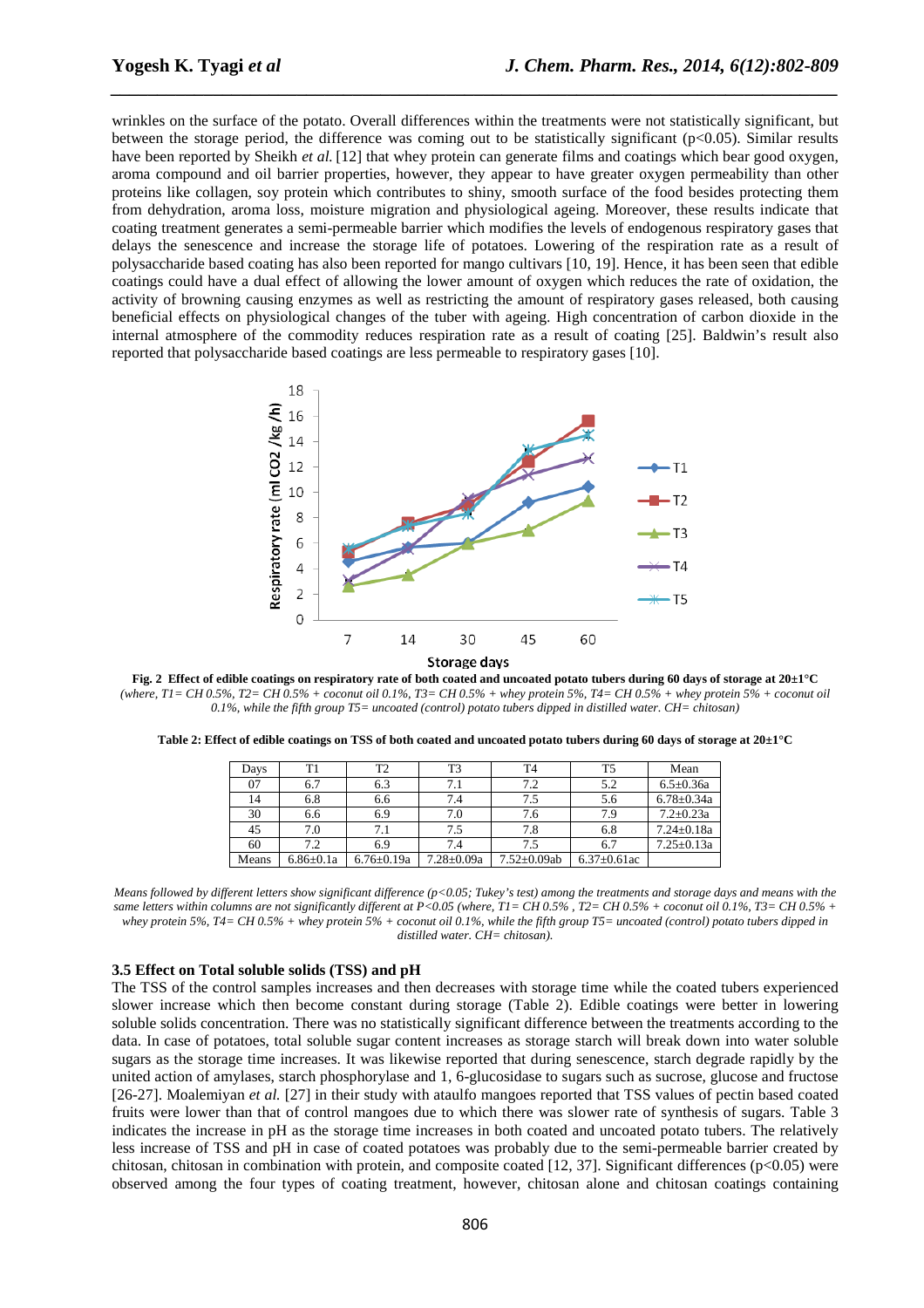protein treatment showed better control on pH and soluble solids during entire storage period as compared to other treatments.

*\_\_\_\_\_\_\_\_\_\_\_\_\_\_\_\_\_\_\_\_\_\_\_\_\_\_\_\_\_\_\_\_\_\_\_\_\_\_\_\_\_\_\_\_\_\_\_\_\_\_\_\_\_\_\_\_\_\_\_\_\_\_\_\_\_\_\_\_\_\_\_\_\_\_\_\_\_\_*

**Table 3: Effect of edible coatings on pH of both coated and uncoated potato tubers during 60 days of storage at 20±1°C** 

| Days  | T1               | T2              | T3               | T4                | T5               | Mean               |
|-------|------------------|-----------------|------------------|-------------------|------------------|--------------------|
| 07    | 5.26             | 5.73            | 5.15             | 5.21              | 5.63             | $5.40 \pm 0.12a$   |
| 14    | 5.30             | 5.86            | 5.27             | 5.34              | 5.89             | $5.53 \pm 0.12$ ad |
| 30    | 5.59             | 6.10            | 5.76             | 5.78              | 6.22             | $5.89 \pm 0.12$ bd |
| 45    | 6.04             | 6.21            | 6.15             | 6.16              | 6.39             | $6.19 \pm 0.12c$   |
| 60    | 6.20             | 6.25            | 6.22             | 6.27              | 6.48             | $6.28 \pm 0.12c$   |
| Means | $5.68 \pm 0.10a$ | $6.03 \pm 0.1a$ | $5.71 \pm 0.22a$ | $5.752 \pm 0.19a$ | $6.12 \pm 0.16a$ |                    |

*Means followed by different letters show significant difference (p<0.05; Tukey's test) among the treatments and storage days and means with the same letters within columns are not significantly different at p<0.05 (where, T1= CH 0.5% , T2= CH 0.5% + coconut oil 0.1%, T3= CH 0.5% + whey protein 5%, T4= CH 0.5% + whey protein 5% + coconut oil 0.1%, while the fifth group T5 = uncoated (control) potato tubers dipped in distilled water. CH= chitosan).* 

#### **3.6 Effect on Ascorbic acid content**

Figure 3 demonstrates the effect of edible coating on the ascorbic acid content of potato tubers during storage period. Ascorbic acid is the important component in potatoes. Ascorbate is known for its use as an antioxidant and it plays a key part in photosynthesis [28]. Delay in decrease of ascorbic acid content has been seen in coated potato tubers. T3 (chitosan and whey protein) treated potatoes has relatively higher content (19.5±0.38 mg/100g) compared with other coatings and control  $(14.9\pm0.43 \text{ mg}/100g)$  tubers at the end of 60 days storage periods. On the other hand, T1 (chitosan) and T2 (chitosan and coconut oil) coated potatoes showed relatively higher decrease  $(16.5±0.4mg/100g$  and  $17±0.25mg/100g$  respectively) than other treatments. It was reported that bruising results in increase in vitamin C followed by 30-40 % reduction relative to unbruised potato after long weeks of storage [28- 29]. Mazza *et al.* [29] also reported that ascorbic acid increases in tubers with their maturity which then gradually decreases during storage. However, the decrease of ascorbic acid content is less in coated potatoes than in uncoated potatoes. Decrease in ascorbic acid content with storage is due to its oxidation that may be caused by several factors, including exposure to oxygen, metals, light, heat and alkaline pH [30].



**Fig. 3 Effect of edible coatings on ascorbic acid content of both coated and uncoated potato tubers during 60 days of storage at 20±1°C**  *(where T1= CH 0.5%, T2= CH 0.5% + coconut oil 0.1%, T3= CH 0.5% + whey protein 5%, T4= CH 0.5% + whey protein 5% + coconut oil 0.1%, while the fifth group T5= uncoated (control) potato tubers dipped in distilled water. CH= chitosan).* 

#### **3.7 Effect on Firmness**

Figure 4 shows the effect of edible coatings on firmness of both coated and uncoated potato tubers during 60 days of storage period. Firmness values decrease with storage, but there was a significant difference  $(p<0.05)$  in the decrease between coated tubers and uncoated tubers. However, coated tubers have relatively higher firmness at the end of storage period than uncoated tubers. T3 (chitosan and whey protein) and T4 (chitosan, whey protein and coconut oil) coatings maintained highest tuber firmness among the coated ones followed by T2 and T1. At the end of storage of 60 days, T3 coated treatments retained about 49% higher potato firmness as compared to control (uncoated) and 33% higher over T2 (chitosan and coconut oil treatment). It was suggested that firmness decrease can be due to softening of tissues, thinning of cell walls, decrease in turgidity [31-32]. Ali *et al*. [18] and Al-Juhaimi [33] reported similar results for firmness change during storage of tomatoes treated with edible coating. Low level of oxygen and high degree of carbon dioxide reduces the natural process of softening causes enzymes, therefore permitting the retention of firmness during storage [34].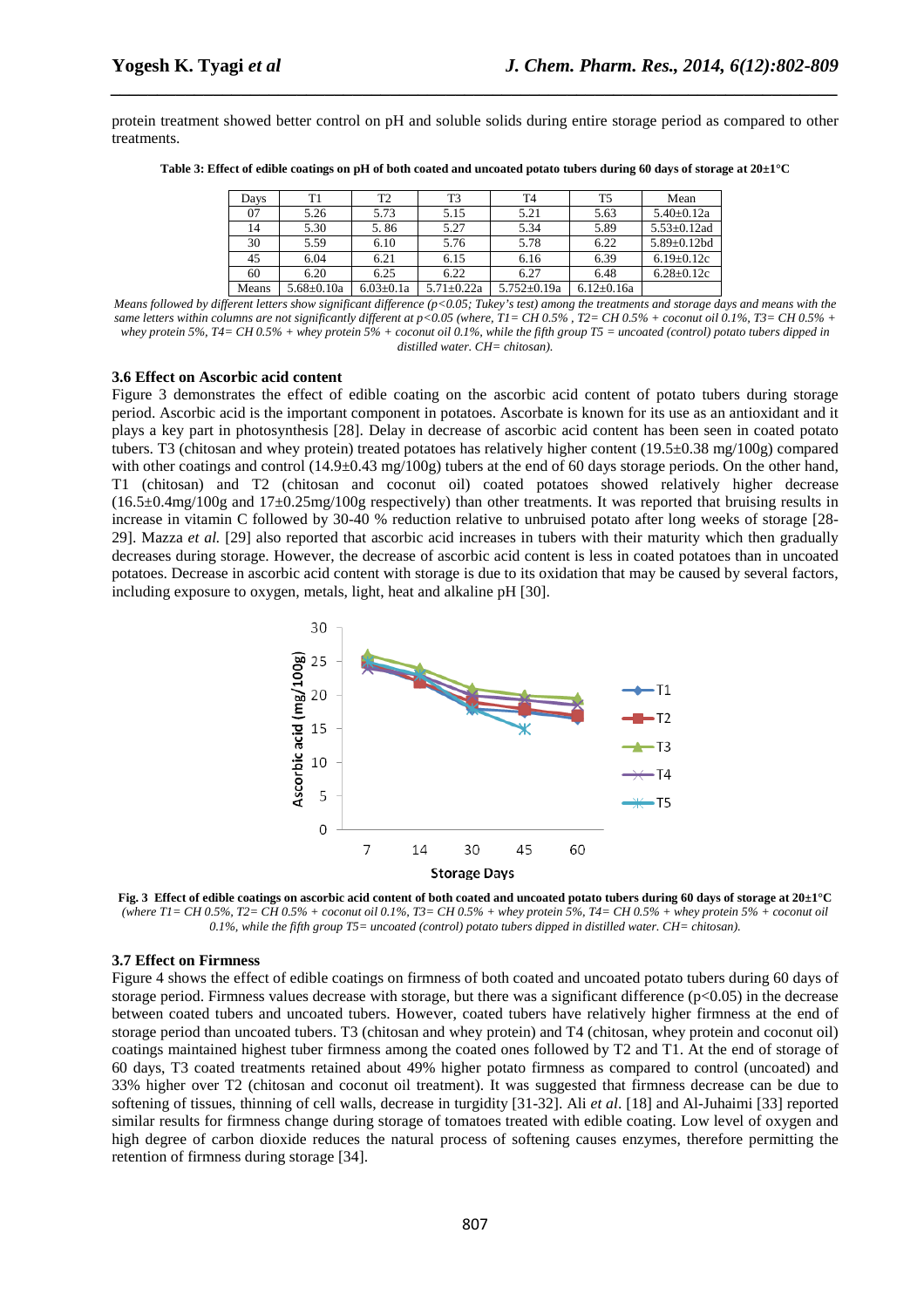

*\_\_\_\_\_\_\_\_\_\_\_\_\_\_\_\_\_\_\_\_\_\_\_\_\_\_\_\_\_\_\_\_\_\_\_\_\_\_\_\_\_\_\_\_\_\_\_\_\_\_\_\_\_\_\_\_\_\_\_\_\_\_\_\_\_\_\_\_\_\_\_\_\_\_\_\_\_\_*

**Fig. 4 Effect of edible coatings on firmness of both coated and uncoated potato tubers during 60 days of storage at 20±1°C**  *(where, T1= CH 0.5%, T2= CH 0.5% + coconut oil 0.1%, T3= CH 0.5% + whey protein 5%, T4= CH 0.5% + whey protein 5% + coconut oil 0.1%, while the fifth group T5 = uncoated (control) potatoes dipped in distilled water. CH= chitosan.)*

#### **3.8 Effect on Visual Appearance**

One of the beneficial effect of edible coating include improvement of appearance, shine, natural gloss of potatoes as compare to uncoated ones which leads to better marketability and customer acceptability. Table 4 shows the difference in visual appearance of both coated and uncoated potato tubers during storage. After 45 days, the uncoated tubers turned unattractive because of the formation of wrinkles, shrinkage and shrivelling of skin which was due to loss of water from the tubers. Evaluation of controlled ones was discontinued after 45 days. On the other hand, even after 60 days of storage, protein & composite (T3 and T4) coated potatoes maintained good appearance and texture. This was probably due to the edible coating that forms a partial barrier on the tuber surface which controls the exchange of water from the commodity surface [12, 24, 37]. In some cases, brown spots started to develop at the end of storage period, which perhaps can also be due to anaerobic respiration [35]. Chitosan in combination with protein shows good shine and less wrinkles on the surface of the potato. Ramos *et al.* [19] also reported that whey protein can generate films and coatings which bear good oxygen, aroma and oil barrier property, however, they appear to have greater oxygen permeability than other proteins like collagen, soy protein which contributes to shiny, smooth surface of the food besides protecting them from dehydration, aroma loss, moisture migration and physiological ageing. Polysaccharide based coating can also improve the appearance of other fruits like mangoes by imparting shine [27, 35]. Edible coating can also delay ripening and prevent the occurrence of plant diseases. Amarante and Banks [36] suggested that coating can form a physical barrier against pathogenic infections, hence reducing the incidence of post harvest disease. Similar reporting was also suggested by Gol and Rao [37]. T3 and T4 show better visual appearance followed by T2 and T1.

**Table 4: Effect of edible coatings on visual appearance of both coated and uncoated potato tubers during 60 days of storage at 20±1°C** 

| Treatments     | $7th$ day | $14th$ day | $30th$ dav                    | $45th$ day                         | $60th$ dav                         |
|----------------|-----------|------------|-------------------------------|------------------------------------|------------------------------------|
| T1             | Intact    | Intact     | Loosening of skin             | Loose skin, no damage              | Decay started                      |
| T <sub>2</sub> | Intact    | Intact     | Loosening of skin, wrinkled   | Shrinkage started, loss in texture | Decay started                      |
| T <sub>3</sub> | Intact    | Intact     | Shine, Intact                 | No loss in texture                 | Outer appearance, shine maintained |
| T <sub>4</sub> | Intact    | Intact     | Intact                        | Intact, shine maintained           | Outer appearance maintained        |
| T5 (control)   | Intact    | Intact     | Smell started, skin loosening | Decaying                           | Discarded                          |

*(where, T1= CH 0.5%, T2= CH 0.5% + coconut oil 0.1%, T3= CH 0.5% + whey protein 5%, T4= CH 0.5% + whey protein 5% + coconut oil 0.1%, while the fifth group T5= uncoated (control) potatoes dipped in distilled water. CH= chitosan.)* 

#### **CONCLUSION**

In our study, we found that chitosan (CH) coatings in combination with proteins and lipids are simple, environmentally friendly and relatively inexpensive technology that can extend the storage life of common commodities like potatoes. The application of these edible coatings on the surface of potato tubers reduces its weight loss and respiration rate, which implies that they are forming a protective barrier on the surface of the tuber. The chitosan based composite coating (T4) shows the most effective results as compared to others. Shelf life of coated potatoes increases to 60 days with no smell, blemishes, spoilage and rot in comparison with uncoated potato tubers. Texture and firmness relatively maintained throughout the storage period. Moreover, coated potatoes showed better shine than uncoated potatoes, enhancing the visual appeal of the potatoes, reduced decay, lowered the softening of